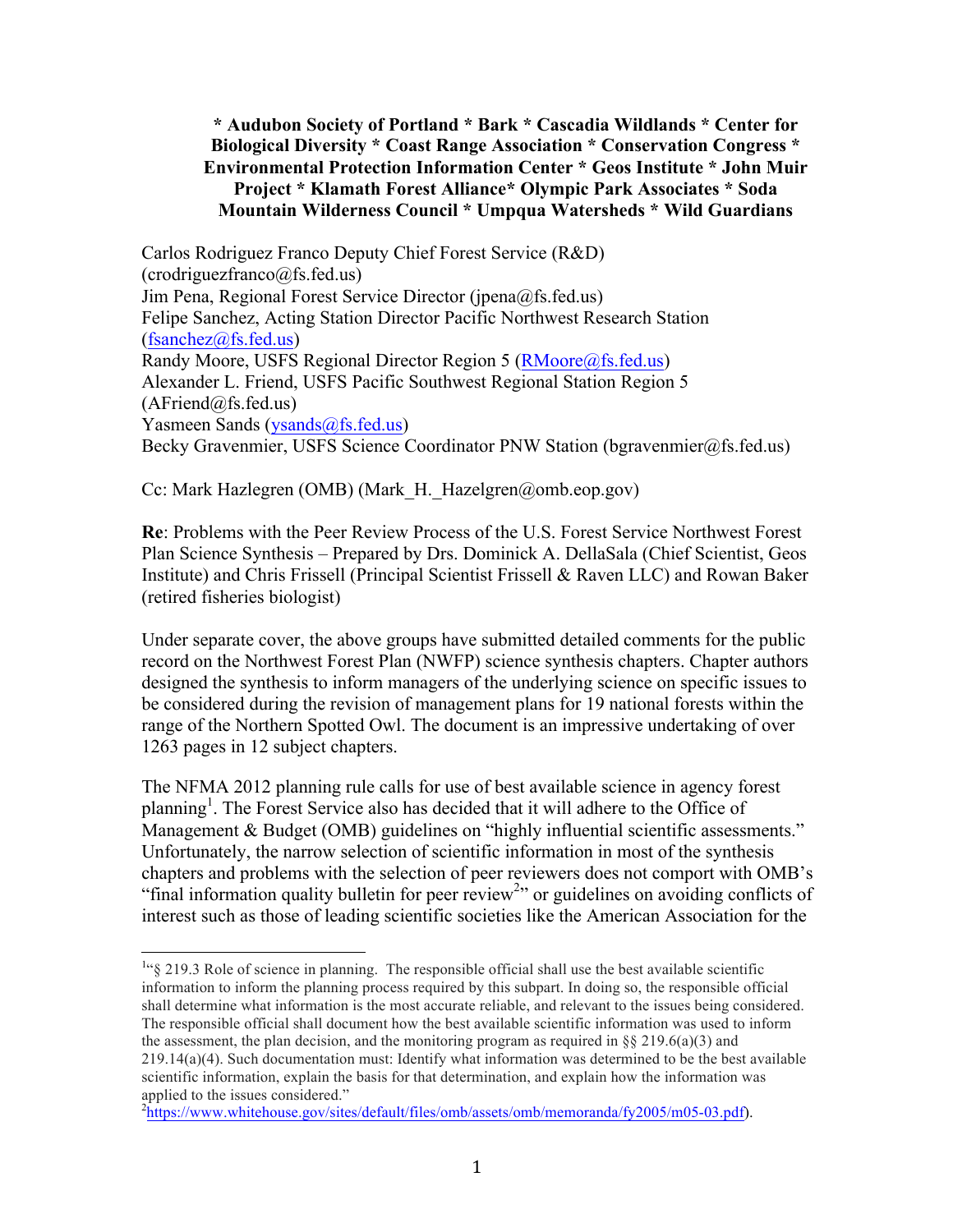Advancement of Science  $(AAAS)^3$  and the Ecological Society of America  $(ESA)^4$ .

A transparent science synthesis and review process, coupled with selection of qualified and independent reviewers with a balance of perspectives, is necessary to improve the quality of government science while promoting public confidence (trust) in the integrity of the government's scientific products. However, many of the synthesis chapters present inherent biases associated with a narrow interpretation of the fire, conservation biology, and aquatics literature that resulted in management recommendations by chapter authors that could undermine the reserve network of the Northwest Forest Plan. Chapter authors did not allow authors of articles that they did not agree with (e.g., chapter 3) to respond or serve as authors of the chapter 3 section on "alternative views of disturbance dynamics…." Most problematic is that none of the chapter authors are published conservation scientists with expertise in reserve design for aquatic and terrestrial ecosystems, yet chapter authors repeatedly criticize the reserve design of the Northwest Forest Plan.

Several of the peer reviewers have financial ties to NWFP outcomes in fire-research funding or timber management. There is a pre-determined "active management" bias in the inclusion of federal managers who have themselves recommended certain management provisions in documents referenced in the science synthesis (e.g., Spotted Owl Recovery Plan overseen by Paul Henson of the US Fish & Wildlife Service is a reviewer, "ecoforestry" approaches widely cited in the synthesis in making recommendations that were developed by some of the reviewers). Moreover, there are too few scientists with expertise in conservation biology approaches involving fixed reserves, connectivity, conserving the "ecological stage," and climate refugia perspectives as documented in the literature. Selection of aquatics reviewers lacked disciplines related to hydrology, geomorphology, aquatic conservation (holistic and ecosystem perspective), habitat relationships and modeling, and water quality.

Overall, the approach for the NWFP science synthesis represents a significant departure from the process that was used to synthesize the science of the NWFP that has been held up as a global model of ecosystem management and biodiversity conservation<sup>5</sup>. In 1993, the Federal Ecosystem Management Assessment Team was tasked with developing the scientific framework of the NWFP. At the time, there was a clear demarcation of scientific independence that allowed scientists to work without involvement of agency managers. However, this line has been blurred by the current science synthesis process,

<sup>&</sup>lt;sup>3</sup>AAAS Ethical Guidelines for Reviewers: Reviews should be objective evaluations of the research. If you cannot judge a paper impartially, you should not accept it for review or you should notify the editor as soon as you appreciate the situation. If you have any professional or financial affiliations that may be perceived as a conflict of interest in reviewing the manuscript, or a history of personal differences with the author(s), you should describe them in your confidential comments. You should be aware of *Science*'s policies for authors regarding conflict of interest, data availability, and materials sharing. See the General Information for Authors Page.

Based on the review standards of the Ecological Society of America, peer review is to have **no declared conflicts of interest** (http://esapubs.org/esapubs/reviewers.htm):

<sup>&</sup>lt;sup>5</sup>DellaSala, D. A., and J. Williams. 2006. Northwest Forest Plan Ten Years Later – how far have we come and where are we going. Conservation Biology 20:274-276.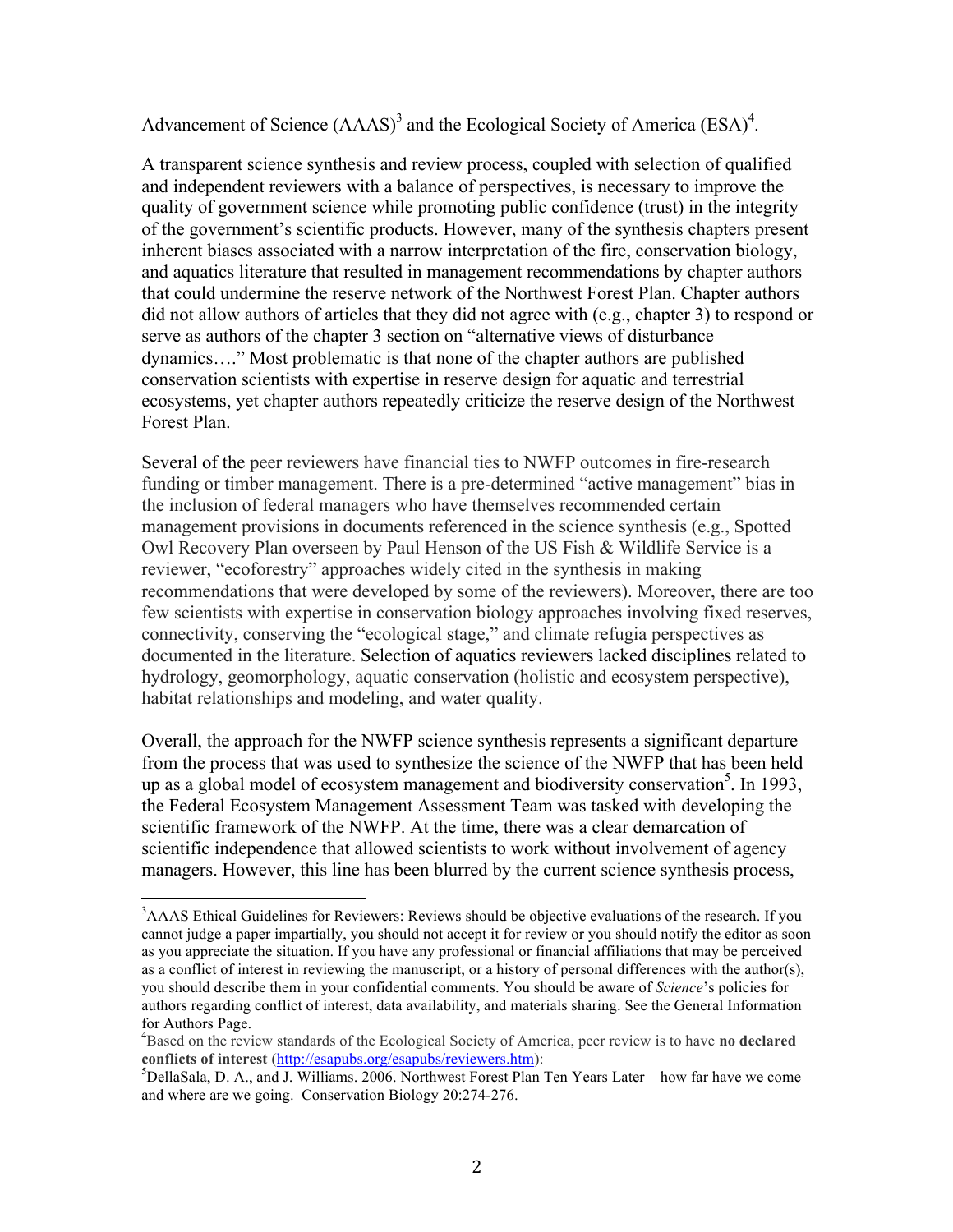which includes managers who are authors and/or reviewers of chapters that include recommendations that they themselves have previously published. While we appreciate the need for science to inform management, the scientific process on a highly influential assessment like this one needs to be independent of any influences from the outset. To do otherwise, risks the scientific credibility and legal defensibility of the synthesis.

To address these problems and make the peer review consistent with OMB and a peer review process that better ensures use of best available science, we recommended that the Forest Service improve the review process as follows:

- § **Strict attention to the independence of the reviewers**: agency staff and agency affiliated reviewers and especially those that might benefit financially from extraction of natural resources on national forests may not participate unless there is a discipline that cannot be represented otherwise (this must be documented in a conflicts of interest statement).
- The panel must be **interdisciplinary** and cover all core assessment topics sufficiently (especially fire science, aquatics, and reserves) by inviting authors with a more comprehensive and balanced view of the literature.
- § The agency must address reviewers' **potential conflicts of interest** (including those stemming from ties to regulated businesses and other stakeholders with a vested interest in outcomes) and must have **independence from the agency**.
- § Agencies are required to adopt the committee selection policies employed by the National Academy of Sciences<sup> $6$ </sup> when selecting peer reviewers who are not government employees. Those that are government employees are subject to federal ethics requirements.
- § More emphasis is given to ensure proper levels and **range of expertise** and ensuring "**balance**."
- None of the reviewers selected should have published with the chapter authors on topics that they are now being asked to evaluate or recommendations that they themselves also developed.

OMB's peer review process allows the public to nominate reviewers ("Agencies shall consider requesting that the public, including scientific and professional societies, nominate potential reviewers"). Additionally, OMB requires "While expertise is the primary consideration, reviewers should also be selected to *represent a diversity of scientific perspectives relevant to the subject*" (emphasis added).

To achieve balance and better representation of perspectives and disciplines, we nominate the following reviewers:

§ **Aquatics**: NOAA-Fisheries scientists from the NW Fisheries Science Center in Seattle (Tim Beechie and Michael Pollock), Kurt Fausch (Colorado State U.),

 <sup>6</sup>National Academy of Sciences, "Policy and Procedures on Committee Composition and Balance and Conflicts of Interest for Committees Used in the Development of Reports," May 2003: http://www.nationalacademies.org/coi/index.html.